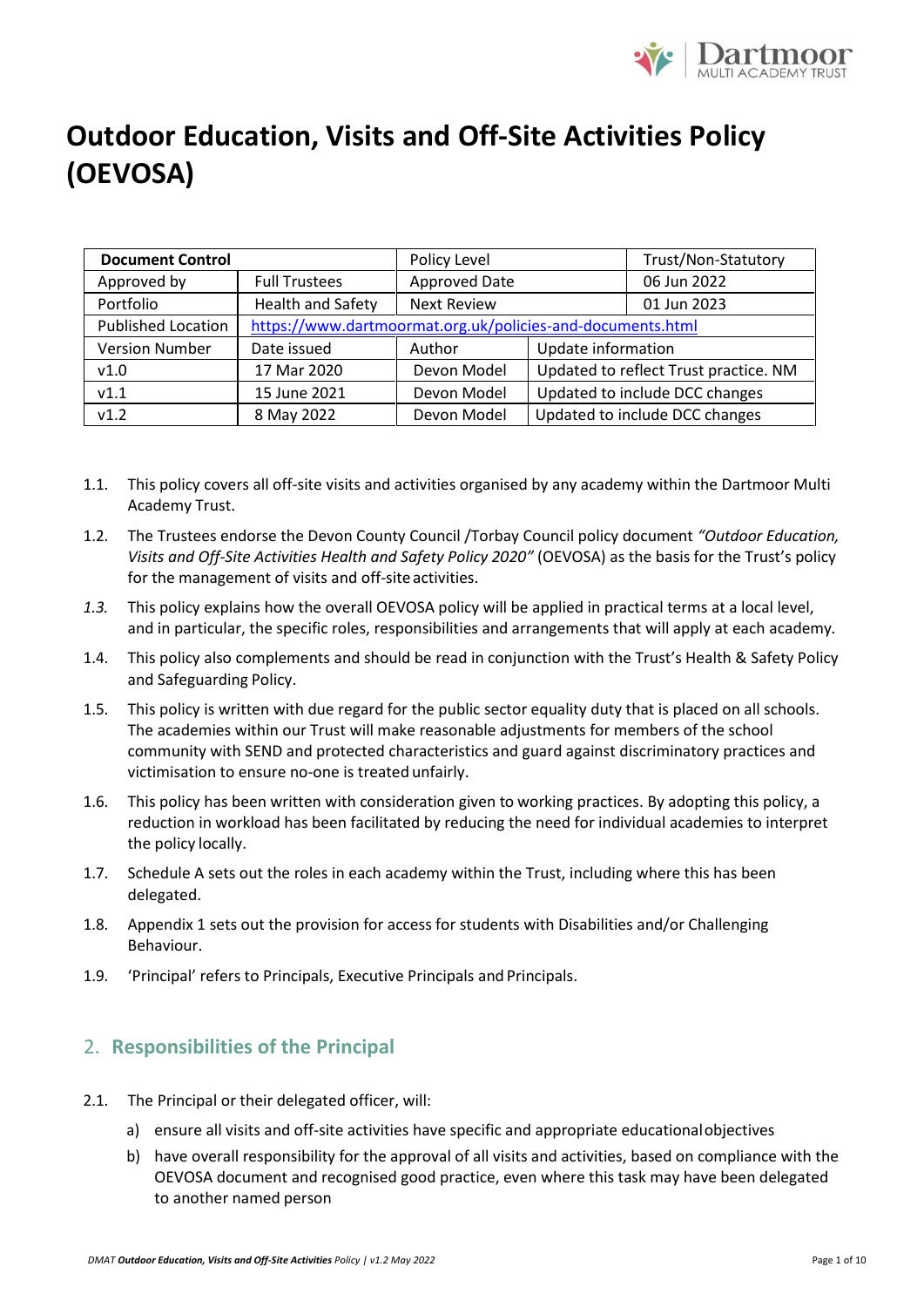

- c) ensure that all off-site visits, and especially residential visits, are carried out with reference to the Safeguarding Policy and Staff Code of Conduct
- d) ensure that there is a suitably experienced and competent Educational Visits Co-ordinator (EVC) to oversee adherence to the OEVOSA policy and that the tasks associated with this role are clearly outlined in this policy.
- e) ensure off-site programmes are led by competent staff who are appropriately experienced to assess the risks, manage the activity and manage the specific group.
- f) provide relevant induction, training and other Continuous Professional Development opportunities for staff involved in the provision of visits and off-site activities.
- g) ensure that for all off-site visits and activities risks have been assessed, the significant findings of these assessments recorded and any appropriate safety measures implemented accordingly.

## 3. **Responsibilities of the Educational Visits Co-ordinator (EVC)**

- 3.1. Although holding the ultimate responsibility, the Principal may delegate specified tasks to a suitably experienced and competent EVC. (see [Schedule A\)](#page-7-0)
- 3.2. The EVC is responsible for carrying out the following agreed tasks and attending the relevant training and update training provided by the Local Authority (LA).
- 3.3. The functions delegated to the EVC are:
	- a) to be the principal contact with the LA over planned visits
	- b) to establish monitoring systems to ensure that educational visits are undertaken in accordance with OEVOSA and the academy specific arrangements named in this policy
	- c) to ensure that the management of visits and off-site activities is informed by an appropriate risk assessment
	- d) to review and draw up the Standard Operating Procedures for 'routine and regular' visits and activities for their academy, based on the Devon and Torbay policy generic off-site policy and standard operating procedures (these are available in the document library of the OSHENS website, Inside Devon or on Evolve)
	- e) to ensure the Evolve website is managed and updated by their administrator.
	- f) to ensure that approval and endorsement arrangements for all visits are in accordance with OEVOSA requirements
	- g) to provide staff with support, advice and information that they need to comply with OEVOSA requirements
	- h) to ensure leaders and staff have any relevant qualifications and are competent to lead and support particular visits and activities as outlined inOEVOSA
	- i) to ensure that appropriate emergency arrangements are in place for visits and off-site activities
	- j) to review accident and incident reports relating to visits and off-site activities to ensure that any lessons are learnt
	- *k)* to ensure that any third-party provider / contractor / coach has been vetted for competence in accordance with the requirements of OEVOSA*.*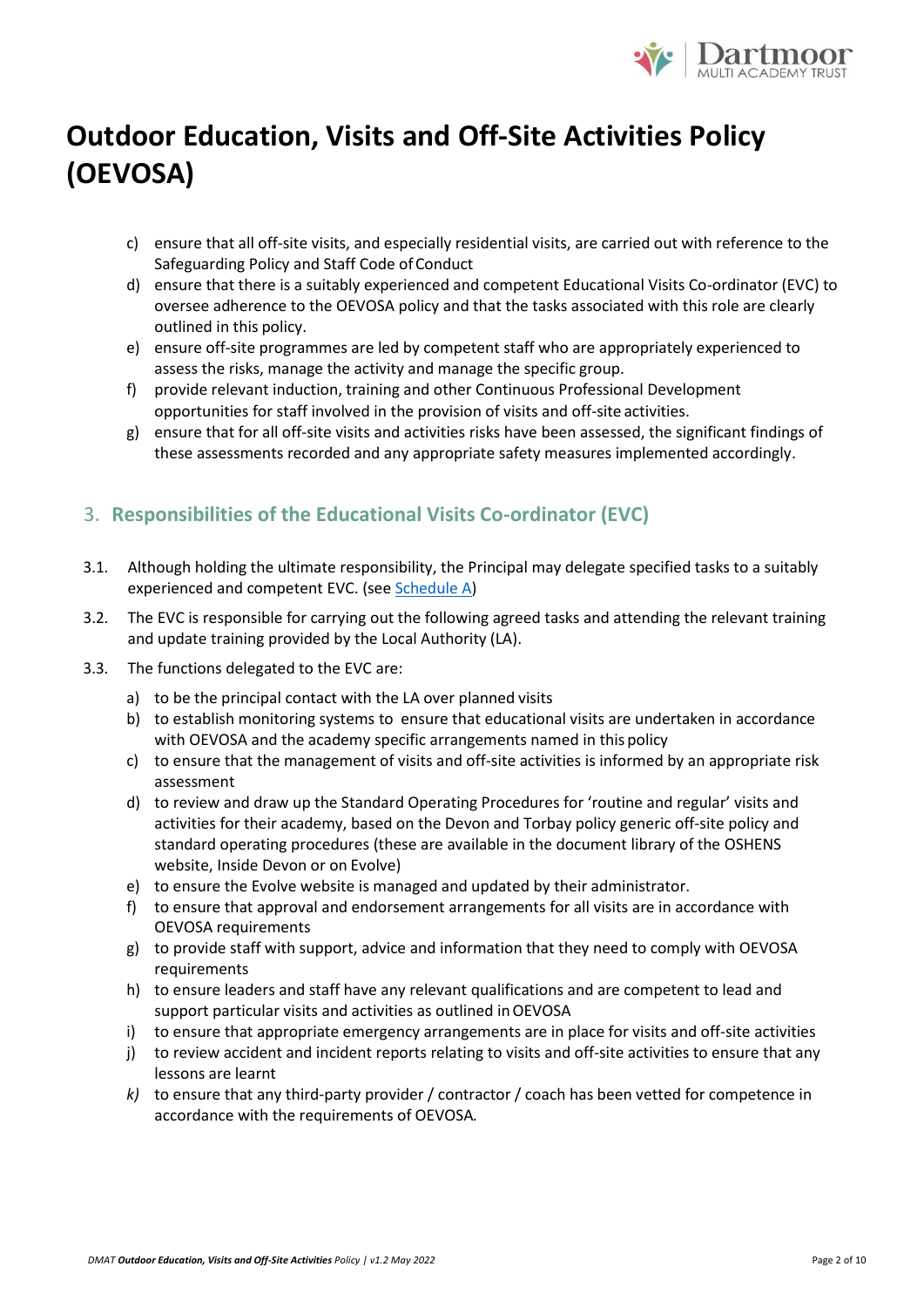

#### **3.4. School Administrators will:**

- a) manage and update the Evolve website, including updating staff lists and trainingrecords
- b) ensure that procedures to inform parents and to obtain their consent where necessary are in place.

#### 4. **Responsibilities of the Visit Leader**

- 4.1. The Visit Leader will:
	- a) have overall responsibility for the supervision and conduct of the visit or activity
	- b) obtain the EVC's approval and, where appropriate, LA endorsement for the visit in line with OEVOSA and the specific arrangements of this policy prior to undertaking theactivity assess the risks to staff, young people and members of the public presented by the visit or activity in order to identify and implement any safety measures. This process will be undertaken in line with the arrangements described in section 8 of this policy.
	- c) carry out specific activities in accordance with the detail ofOEVOSA
	- d) use the school planning checklist provided in OEVOSA to ensure all procedures have been followed
	- e) vet any third-party provider / contractor / coach for competence in accordance with the requirements of OEVOSA
	- f) brief all supervising staff, volunteers and pupils in roles, responsibilities andexpectations
	- g) inform parents about the visit and gain their consent with reference to the arrangements described in OEVOSA and the Trust's payments and consents platform, SchoolComms.
	- h) establish appropriate emergency and contingency arrangements for the planned visit or activity which will include the identification of sufficient First Aid cover
	- i) continually re-assess risks during the activity and make adjustments accordingly
	- j) ensure there are emergency arrangements and an alternative plan is in place, if a significant change to the programme becomes necessary due to adverse weather etc.

## 5. **Responsibilities of additional members of staff taking part in visits and off-site activities**

- 5.1. Members of staff, volunteers and parent helpersshould:
	- a) Assist the Visit Leader to ensure the health, safety and welfare of others including young people on the visit
	- b) Take time to understand their roles and responsibilities whilst taking part in a visit or activity.

### 6. **Responsibilities of students/pupils**

6.1. Any pupil/student taking part in a trip or a visit organised by any academy within Dartmoor Multi Academy Trust must be on roll at the academy or, at the Principal's discretion, on roll at another academy within the Dartmoor Multi Academy Trust at the time of the trip or visit taking place.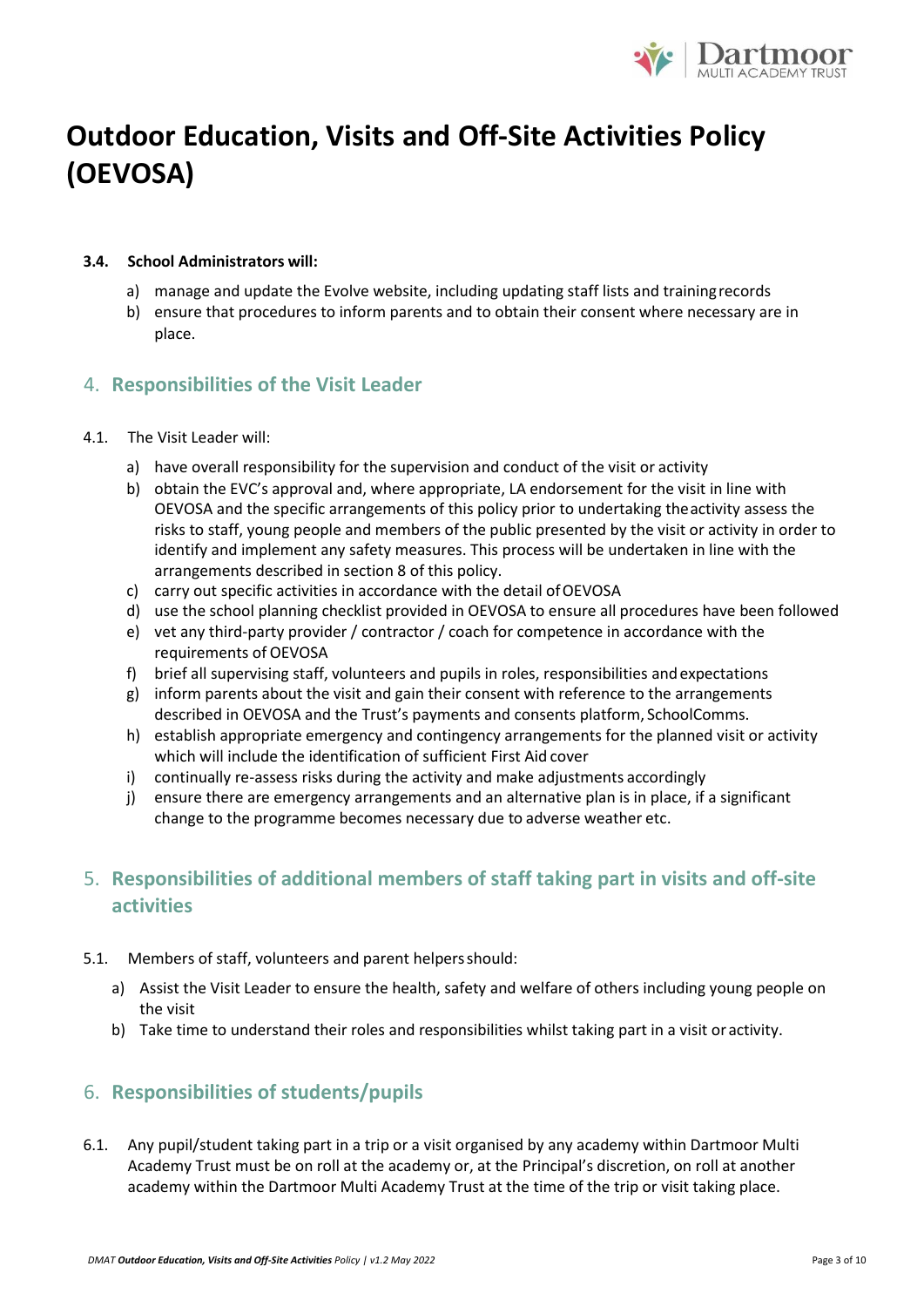

- 6.2. Whilst taking part in off-site activities, students/pupils will be made aware of their responsibilities for their own health and safety and that of the group by the Visit Leader or other members of staff. Young people should:
	- a) Avoid unnecessary risks
	- b) Follow instructions of the party leader and other members of staff
	- c) Behave sensibly, keeping to any agreed code of conduct
	- d) Inform a member of staff of safety concerns

### 7. **Responsibilities of parents**

- 7.1. Parents have an important role in deciding whether any visit or off-site activity is suitable for their child. Subject to their agreement to the activity parents should:
	- a) support the academy's Code of Conduct and Behaviour policies
	- b) inform the party leader about any medical, psychological or physical condition relevant to the visit
	- c) ensure contact numbers, emergency contact numbers and any medical information is up to date via the parent portal SIMS Parent or by contacting the academy
	- d) ensure that a family member is available in the unlikely event that the trip/visit has to be cancelled or return before the stated return date.
	- e) provide consent in accordance with the requirements of OEVOSA
	- f) alert the academy of any relevant recent illness for their child ahead of the visit taking place.
	- g) Ensure their consents regarding emergency medical treatment, and photographs are updated in SIMS parent prior to the visit taking place.

#### 8. **Risk Assessment**

- 8.1. The Trust is committed to enabling a wide variety of outdoor activities for our students and pupils. Many of these activities will be repeated over each academic year and the risks will be very similar or the same. Therefore, when visits are 'routine and regular' in that they occur repeatedly each academic year, the measures taken to control these risks are listed in the academy Standard Operating Procedures (SOP).
- 8.2. These are the control measures that will apply to all such visits and off-site activities and have been drawn up by the Principal and EVC and will be brought to the attention of anyone undertaking the role of Visit Leader.
- 8.3. In assessing the risks presented by a planned visit or activity, the Visit Leader must judge if the SOP are adequate for controlling the risks. For each visit/activity, the SOP document will be generated in electronically and the Visit Leader will either confirm these as adequate for the proposed visit/activity or the additional control measures needed will be listed in the enhanced risk assessment column.
- 8.4. Any ad hoc visit which is not repeated regularly, plus any activities delivered by school staff falling within the definition of Category B, will have a separate stand-alone risk assessment, as will any overseas Category C visit.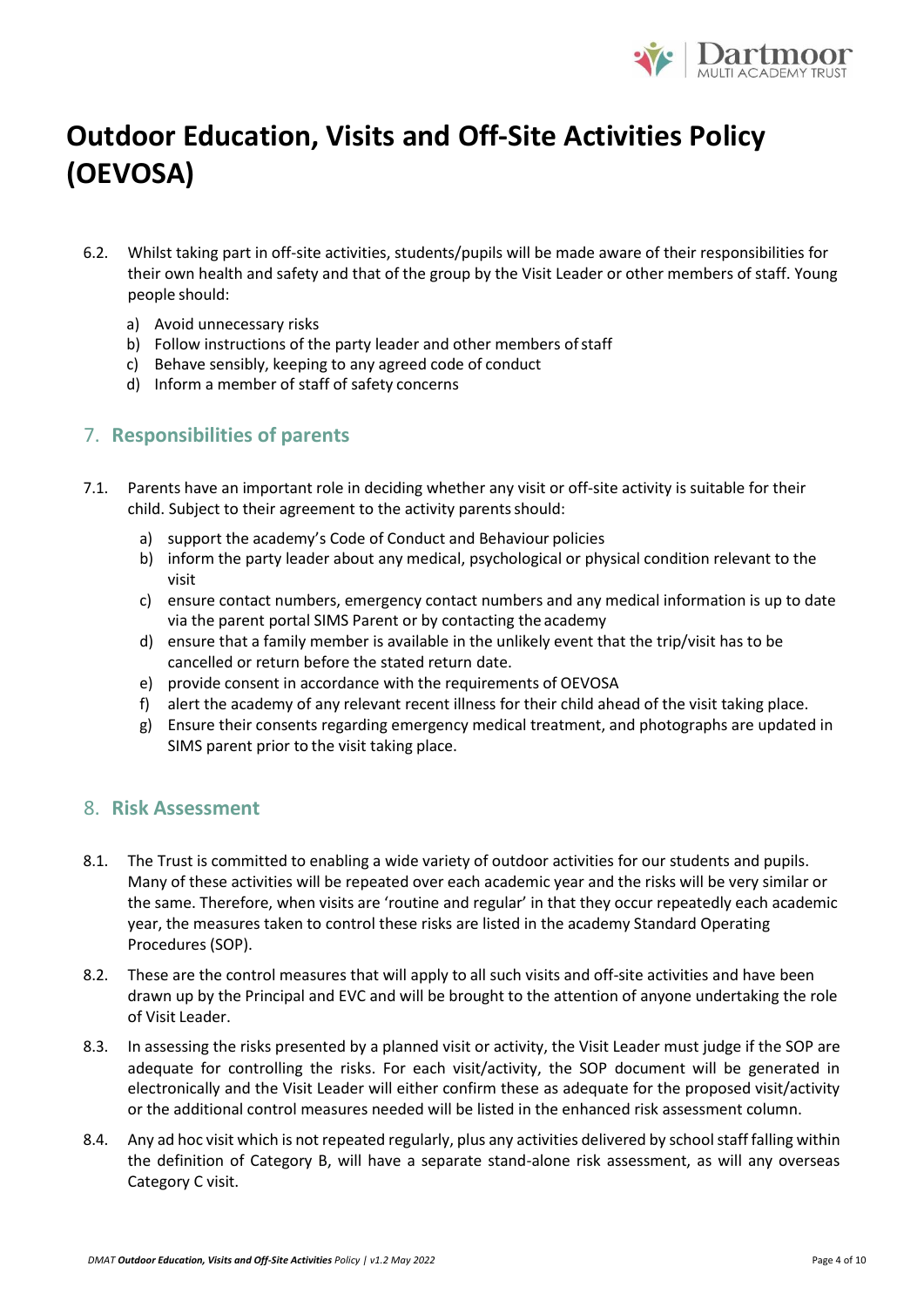

8.5. This process will be undertaken by the Visit Leader who, whilst being supported by the EVC, will be competent and equipped to complete this task. To meet statutory requirements and to ensure sufficient communication with other staff involved, this risk assessment will be recorded using the risk assessment format on Evolve

### 9. **Approval of off-site activities**

9.1. The Principal (or delegated member of staff) will be responsible for approving all off-site activities subject to assurances that arrangements are in line with this policy and risks are adequately controlled. This includes approving the Visit Leader for each visit or off-site activity.

| Category A: | Non-adventurous visits i.e. visits to local places of worship, farms, public<br>places etc.                         |  |
|-------------|---------------------------------------------------------------------------------------------------------------------|--|
|             | Non-adventurous residential visits i.e. cultural visits to towns/cities etc                                         |  |
| Category B: | Adventurous visits where activities are <i>delivered</i> by school staff (i.e. Ten<br>Tors, kayaking etc.).         |  |
|             | Adventurous day visits led by external providers (i.e. visits to climbing<br>centres, a pony trekking centre etc.). |  |
|             | Adventurous residential visits to outdoor centres                                                                   |  |
| Category C: | Visits of all types outside the UK                                                                                  |  |

9.2. There are 3 categories of visit:

- 9.3. **The Trust mandates that all visits, whether in Category A, B or C, will be uploaded to the Evolve online system** to facilitate the approval by the EVC and Principal, ahead of any final endorsement required by the Local Authority Adviser for Outdoor Education.
- 9.4. Each trip will have attached a risk assessment, costing sheet, (electronic) letter to parents/carers and an itinerary.
- 9.5. Once the trip is approved by the Principal (or their delegated member of staff) consents and payments will be collected through the Trust's online payments system (SchoolComms).
- 9.6. All schools should publish guidance for parents on their websites regarding visits which includes information and links to useful forms and policies.

#### 10. **Safeguarding**

10.1. The safety and welfare of children is paramount. In the event of a safeguarding issue or concern being identified during the trip or visit, the visit leader should follow the Trust's Safeguarding policy and procedures.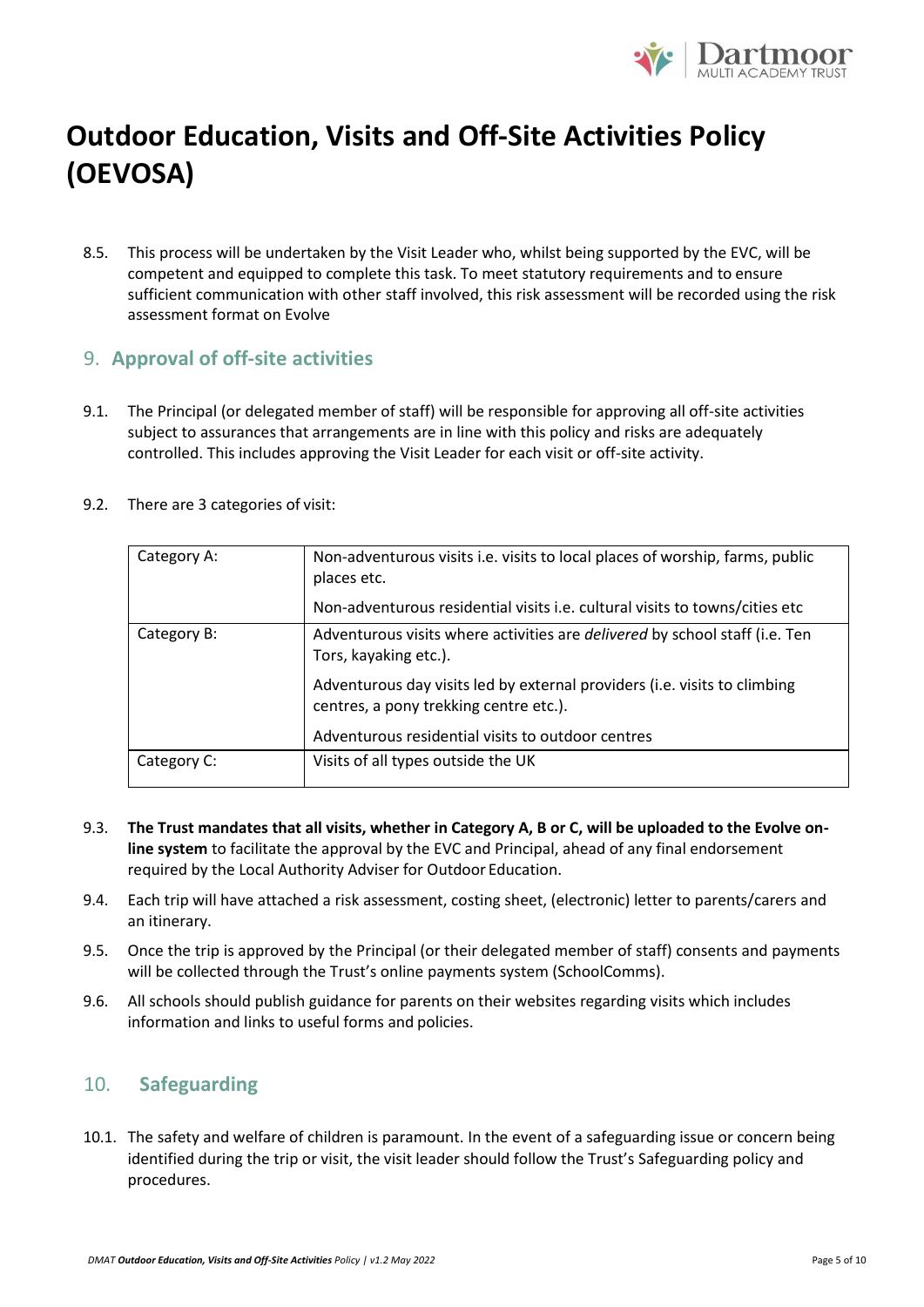

- 10.2. All staff and volunteers on the trip should be made aware of these before the trip or activity takes place.
- 10.3. Arrangements should be in place to enable contact with the academy's Designated Safeguarding Officer outside normal academy hours if necessary. Contact details should be communicated to all staff/volunteers on the trip (as well as the visit leader) in case the safeguarding concern is about the visit leader.

### 11. **The provision of training and information**

- 11.1. This policy is made available to all staff within the academy that may be responsible for participating in off-site visits and activities and parents via the Trust website. A link to the Devon OEVOSA policy and additional guidance and information can be viewed [here.](https://www.babcockldp.co.uk/improving-schools-settings/curriculum-additional/outdoor-education)
- 11.2. The Principal will ensure that staff leading or participating in visits are competent for the activities involved. When required, specific training will be undertaken and competencies maintained in accordance with the requirements of OEVOSA. This process will be overseen by the Principal and records of qualifications will be uploaded to the Evolve system.

### 12. **Action in the case of emergency**

- 12.1. The Principal will ensure that emergency arrangements are in place before approving visits.
- 12.2. The Visit Leader will identify these arrangements via a process of risk assessment as described in section 8 above. Where necessary, this assessment must include the identification of contingency plans. It will also include the identification of sufficient First Aiders, as well as two out of hours emergency contact details of senior leadership staff members.
- 12.3. Any accidents and incidents that occur during off-site visits and activities will be reported and recorded in accordance with the Trust's health and safety policy. Accidents and incidents will subsequently be reviewed within the academy to identify any learning points, which may be shared more widely within the Trust.

### 13. **Foreign Travel**

- 13.1. Where staff accompany pupils/students on curriculum based/cultural trips to foreign destinations that require vaccinations they should, in the first instance, seek the advice of their GP and notify the academy of any costs, which the academy will cover.
- 13.2. Where staff accompany students on non-curriculum-based trips, which are organised and overseen by a 3rd party (such as Camps International) and travel to foreign destinations that require vaccinations they should, in the first instance, seek the advice of their GP and advise the academy of any costs.
- 13.3. The academy will pay up to £50 to support the vaccination costs of staff.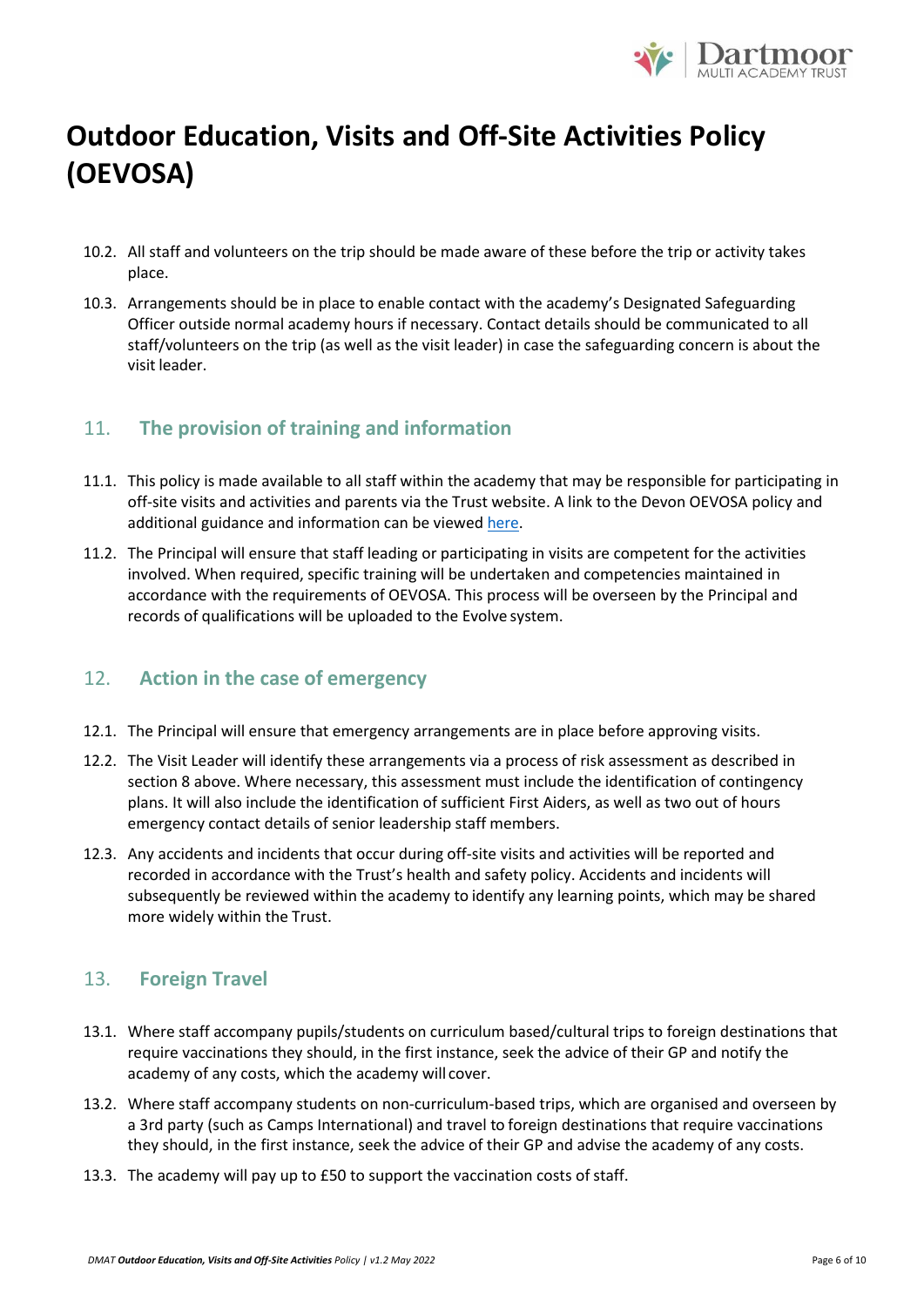

### 14. **Monitoring and review**

- 14.1. Ongoing compliance with this policy will be assessed by the operational oversight of both the EVC and the Principal, as well as during the annual H&S audits undertaken by the Trust H&S Manager. The audit results will be monitored by the Board of Trustees.
- 14.2. The Trustees will review this policy:
	- Every two years
	- After any significant changes to the management of outdoor education locally
	- After any significant changes to the OEVOSA document
	- After a significant incident.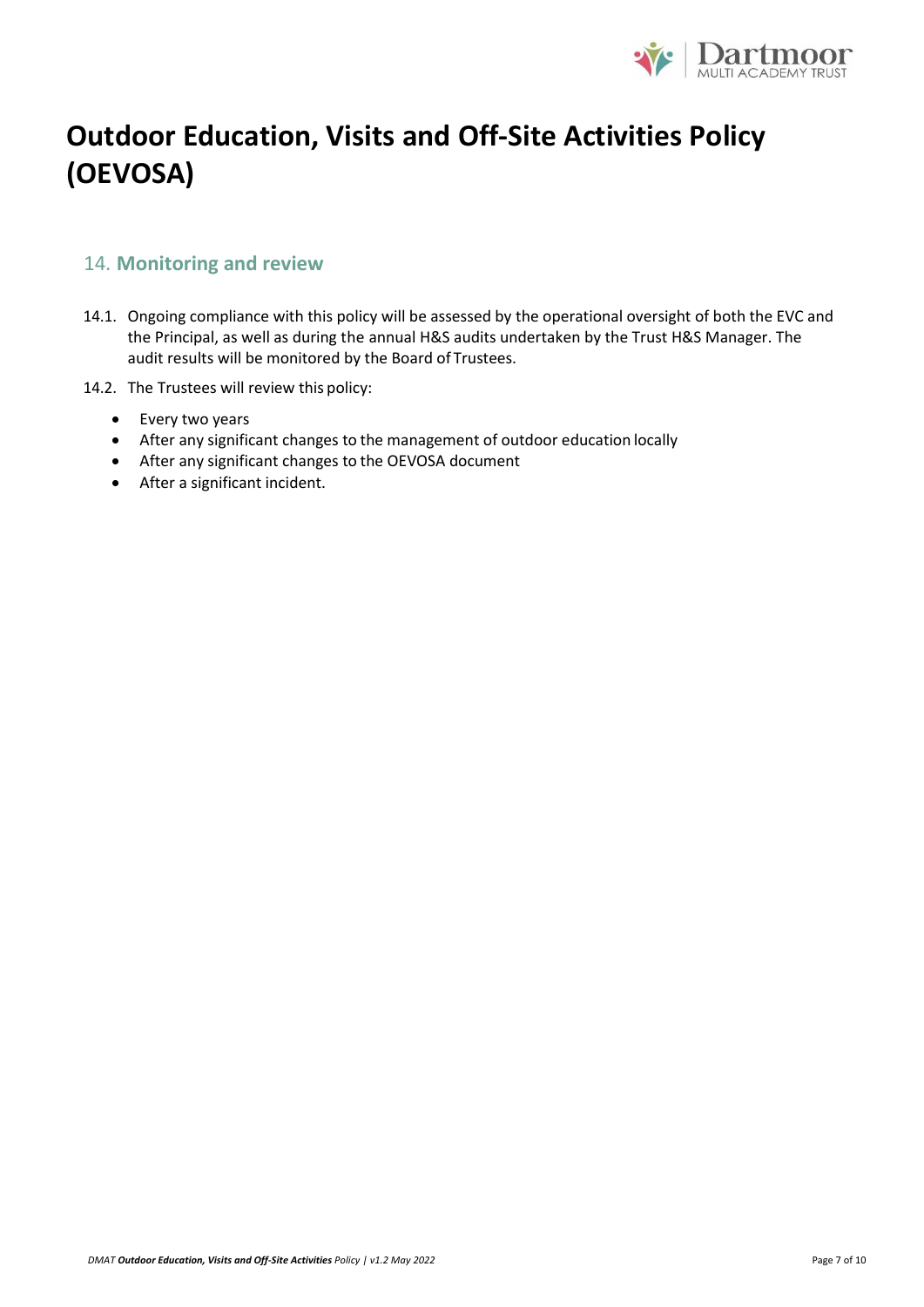

### <span id="page-7-0"></span>**Schedule A: EVCs and Principals**

| Academy                                | <b>EVC</b>                    | <b>Principal/ Principal/</b><br><b>Executive Principal</b>                               |  |
|----------------------------------------|-------------------------------|------------------------------------------------------------------------------------------|--|
| <b>Bradford Primary School</b>         | Jo Luxford                    |                                                                                          |  |
| <b>Bridgerule Primary School</b>       | Jo Luxford                    |                                                                                          |  |
| <b>Bridestowe Primary School</b>       | Adam Hill                     |                                                                                          |  |
| <b>Black Torrington Primary School</b> | Lisa Paton                    | Phil Whittley<br>Elizabeth Underwood<br><b>Susie Stevens</b><br>Lisa Paton<br>Jo Luxford |  |
| <b>Boasley Cross Primary School</b>    | Janine Cook                   |                                                                                          |  |
| <b>Chagford Primary School</b>         | Ed Finch                      |                                                                                          |  |
| <b>Exbourne Primary School</b>         | Deirdre Peterson              |                                                                                          |  |
| <b>Highampton Primary School</b>       | Deirdre Peterson              |                                                                                          |  |
| <b>Lydford Primary School</b>          | Adam Hill                     |                                                                                          |  |
| Northlew and Ashbury Primary School    | Janine Cook                   |                                                                                          |  |
| North Tawton Primary School            | <b>Tara Penny</b>             |                                                                                          |  |
| Okehampton Primary School              | Lisa Barker                   |                                                                                          |  |
| St James' Primary School               | Geraldine Carter              |                                                                                          |  |
| South Tawton Primary School            | Sarah Marvin                  |                                                                                          |  |
|                                        |                               |                                                                                          |  |
| The Promise                            | <b>Tracy Ashton</b>           | <b>Tracy Ashton</b>                                                                      |  |
|                                        |                               |                                                                                          |  |
| <b>Holsworthy Community College</b>    | <b>Steve Vanstone</b>         | Andrew Sweeney                                                                           |  |
| Okehampton College                     | <b>Craig Griffiths</b>        | Andrew Sweeney                                                                           |  |
| <b>Tavistock College</b>               | Tristan Forster / Sue Jerrett | Andrew Sweeney                                                                           |  |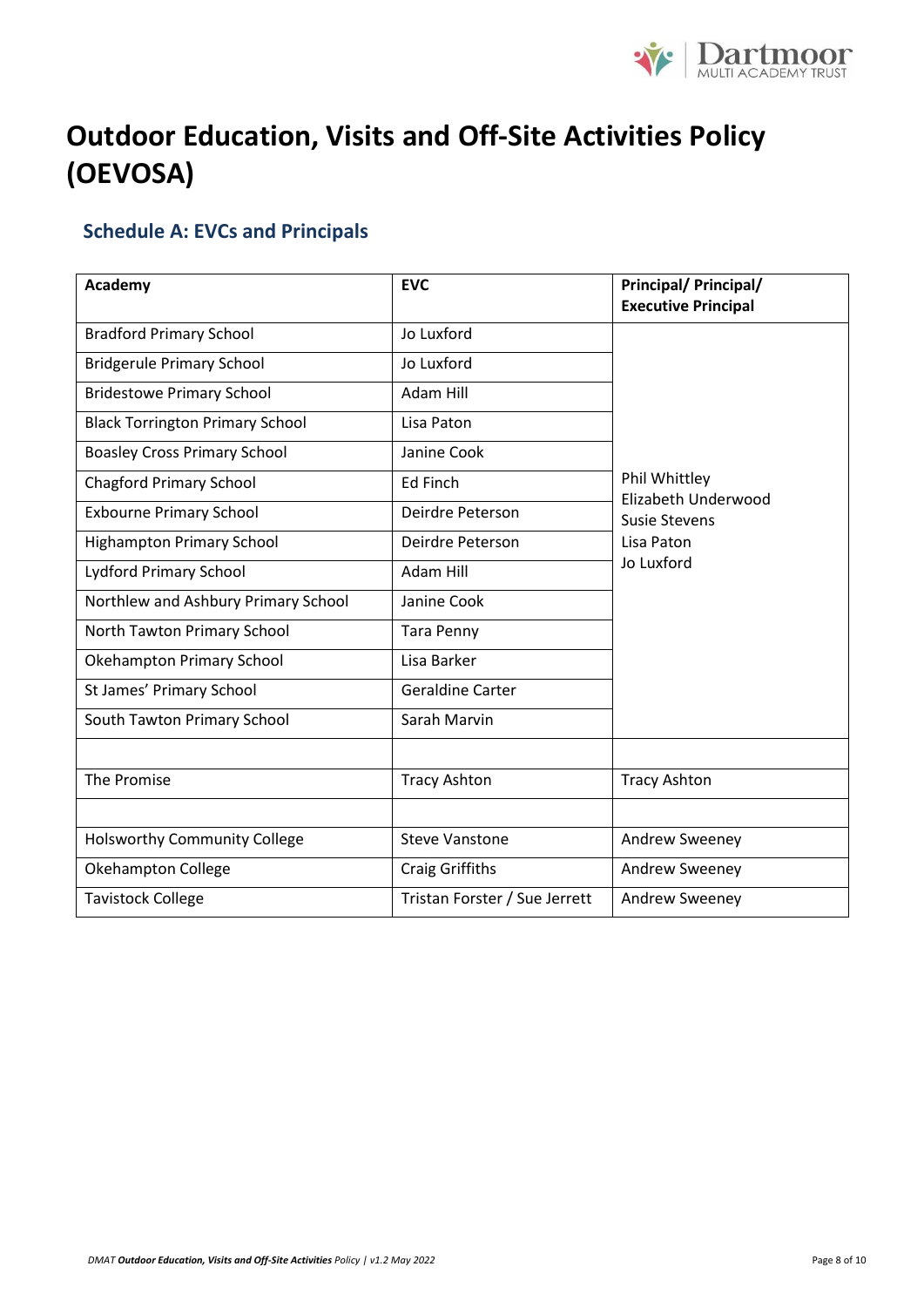

### 15. **Appendix 1: Access for students with Disabilities and/or Challenging Behaviour**

- 15.1. Young people with disabilities can gain a great deal from educational trips/visits and off-site activities from opportunities to take part in challenging activities, broaden their horizons, develop friendships and be closely involved in the academy community. Young people who exhibit challenging behaviour can also learn important lessons from the experience of working or staying with their peers away from home. They may also experience a boost to self-esteem from participating in certain activities that helps them address their behavioural issues. Although different considerations apply to these two groups of young people, there are a number of important considerations in common particularly with respect to anti-discriminatory legislation.
- 15.2. Although persistent behavioural problems may result from social or environmental circumstances, some may occur as a result of an underlying physical or mental impairment amounting to a disability. Many cases where there is no pre-existing diagnosis, if tested in a court of law, could be deemed to result from an underlying disability. It is therefore an advisable precaution to generally treat students with behavioural issues as if they were covered by the legislation.
- 15.3. Under The Equality Act 2010 and Special Needs and Disability Act 2001 people with disabilities have the same entitlement to access to education as non-disabled people. It is therefore illegal to discriminate "without justification" against disabled students. The Trust and its employees have two key duties:
	- 15.3.1. not to treat disabled students less favourably for reasons relating to theirdisability.
	- 15.3.2. to make reasonable adjustments to avoid putting disabled students at a substantial disadvantage.
- 15.4. These duties are "anticipatory" and therefore educational trips/visits and off-site activities should be organised in the expectation that disabled students might wish toparticipate.
- 15.5. Discrimination on the basis of ability is permitted by the legislation in certain circumstances e.g. a sporting visit for those who have reached the standard required for selection. The legislation does not require activities to be adjusted for all students so that a disabled student may participate. It is permitted to offer a choice of activities at the same time, some of which may not be accessible to a disabled student, provided that the different activities offered are of comparable educational value and at least one of the options is accessible to all students.
- 15.6. It is important in following the procedures relating to this policy that significant risks associated with particular students are identified and precautions are in place to manage these risks acceptably. In general risk assessments should facilitate planning so that all students may be safely included rather than serve as a barrier to their inclusion.
- 15.7. However in some circumstances, particularly in relation to students exhibiting challenging behaviour, their exclusion may be justified:
- 15.8. Where behaviour is not related to disability, it is lawful, as part of the individual academy's approach to behaviour management, to deny access to a trip/visit or off-site activity, provided it is not an essential component of the curriculum.